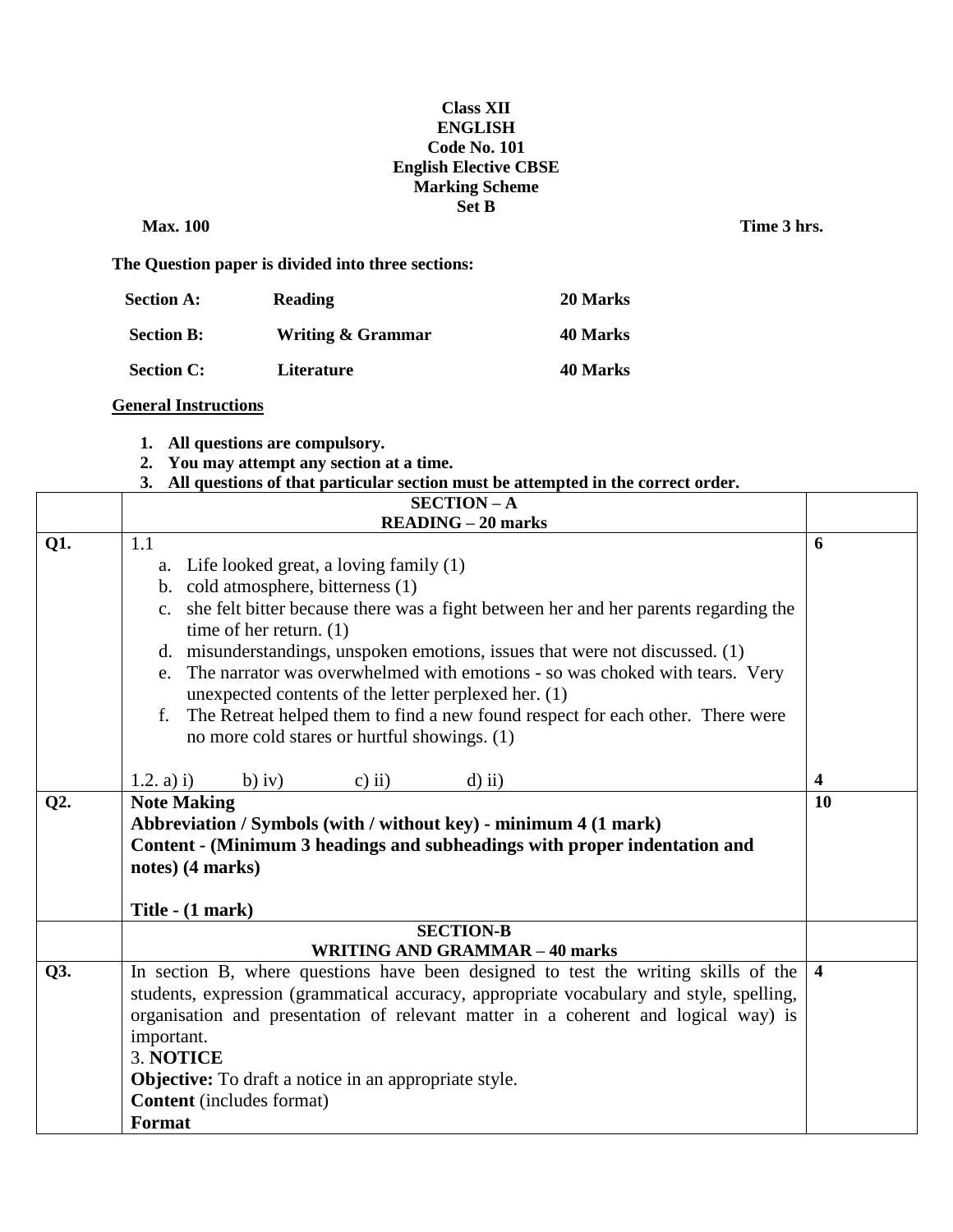|     | -name of the school, notice/title, date of issue, signatory, designation of the issuing     |   |  |
|-----|---------------------------------------------------------------------------------------------|---|--|
|     | authority                                                                                   |   |  |
|     | -The candidate should not be penalised if he/she has used block letters, with or without a  |   |  |
|     | box.                                                                                        |   |  |
|     | <b>Expression</b> (Coherence and relevance of ideas, accuracy and style)                    |   |  |
|     | <b>OR</b>                                                                                   |   |  |
|     | FORMAL LETTER DECLINING INVITATION                                                          |   |  |
|     | <b>Objective:</b> To use an appropriate style to write a formal letter declining invitation |   |  |
|     | <b>Content</b> (includes format)                                                            |   |  |
|     | Format                                                                                      |   |  |
|     | 1. Sender's address                                                                         |   |  |
|     | 2. Date                                                                                     |   |  |
|     | 3. Receiver's address                                                                       |   |  |
|     | 4. Subject                                                                                  |   |  |
|     | 5. Salutation                                                                               |   |  |
|     | 6. Complimentary close                                                                      |   |  |
|     | 7. Sender's signature/name                                                                  |   |  |
|     | <b>Expression</b>                                                                           |   |  |
|     | <b>Suggested value points</b>                                                               |   |  |
|     | -thanking                                                                                   |   |  |
|     | -feeling honoured                                                                           |   |  |
|     | -reason for declining                                                                       |   |  |
|     | -wishing the event organisers success                                                       |   |  |
| Q4. | <b>LETTER TO COMMISSIONER:</b> Poor sanitary conditions and mosquito menace                 | 6 |  |
|     | <b>Objective:</b> To use an appropriate style to write a formal letter to the editor        |   |  |
|     | To plan, organise and present ideas coherently                                              |   |  |
|     | Format                                                                                      |   |  |
|     | 1. Sender's address                                                                         |   |  |
|     | 2. Date                                                                                     |   |  |
|     | 3. Receiver's address                                                                       |   |  |
|     | 4. Subject                                                                                  |   |  |
|     | 5. Salutation                                                                               |   |  |
|     | 6. Complimentary close                                                                      |   |  |
|     | 7. Sender's signature/name                                                                  |   |  |
|     | <b>Content</b>                                                                              |   |  |
|     | <b>Expression</b>                                                                           |   |  |
|     | <b>Suggested value Points:</b>                                                              |   |  |
|     | -Irregular garbage clearance                                                                |   |  |
|     | - mosquito and flies swarming rubbish                                                       |   |  |
|     | -overflowing dirty water from drains                                                        |   |  |
|     | -unclean drinking water                                                                     |   |  |
|     | -diseases carried by insects<br>-Immobile road conditions                                   |   |  |
|     |                                                                                             |   |  |
|     | Suggestions                                                                                 |   |  |
|     | -employ cleaners, clearance trucks                                                          |   |  |
|     | -get mosquito cleared using sprays                                                          |   |  |
|     | -clean drains by desilting                                                                  |   |  |
|     | -check water purity                                                                         |   |  |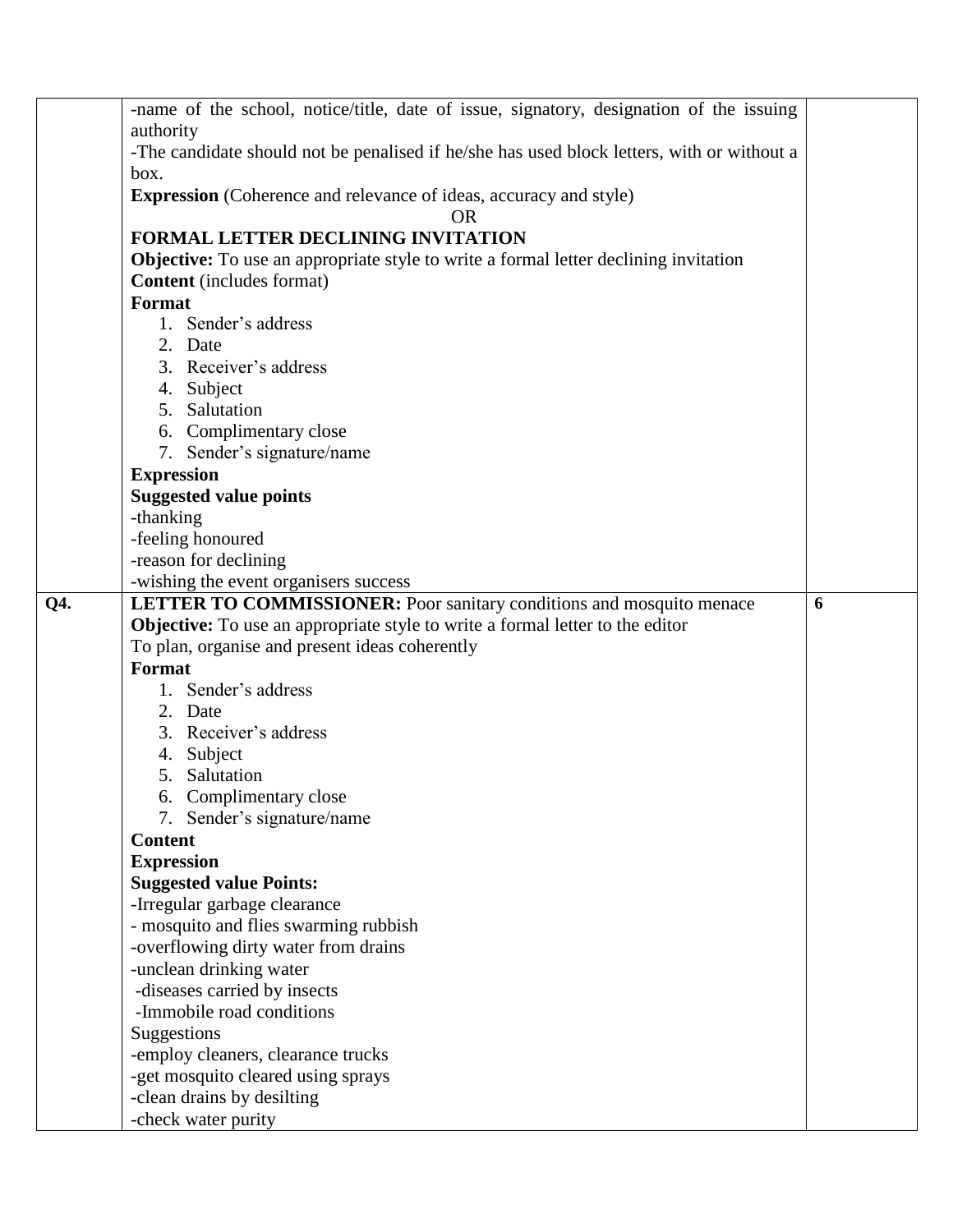|     | -vaccinate people                                                              |    |
|-----|--------------------------------------------------------------------------------|----|
|     | -create awareness                                                              |    |
|     | -make people more responsible                                                  |    |
|     |                                                                                |    |
|     | <b>OR</b>                                                                      |    |
|     | <b>LETTER PLACING ORDER</b>                                                    |    |
|     | Objective: To use an appropriate style to write a formal letter placing order. |    |
|     | To plan, organise and present ideas coherently                                 |    |
|     | <b>Format</b>                                                                  |    |
|     | 1. Sender's address                                                            |    |
|     | 2. Date                                                                        |    |
|     | 3. Receiver's address                                                          |    |
|     | 4. Subject                                                                     |    |
|     | 5. Salutation                                                                  |    |
|     | 6. Complimentary close                                                         |    |
|     | 7. Sender's name/signature                                                     |    |
|     | <b>Content</b>                                                                 |    |
|     | 3marks                                                                         |    |
|     | <b>Suggested value points:</b>                                                 |    |
|     | - introduce yourself                                                           |    |
|     | -list of items ordered-name/title, no of items                                 |    |
|     | -details of delivery-mode, time                                                |    |
|     | -mode of payment                                                               |    |
|     | -discount (if any)                                                             |    |
|     | <b>Expressions</b>                                                             |    |
| Q5. | <b>REPORT WRITING</b>                                                          | 10 |
|     | <b>Objective:</b> To use a style appropriate to the given situation            |    |
|     | To plan, organise and present ideas coherently                                 |    |
|     | <b>MONTH LONG BOOK FAIR</b>                                                    |    |
|     | Format: Title/Heading, Writer's name                                           |    |
|     | <b>Content:</b> What, when, where, why, how,                                   |    |
|     | Details of activities, special mention of stalls, people, authors              |    |
|     | <b>Expression:</b>                                                             |    |
|     | Grammatical accuracy, appropriate words and spellings $(2 \frac{1}{2})$        |    |
|     | Coherence and relevance of ideas and style $(2 \frac{1}{2})$                   |    |
|     | <b>OR</b>                                                                      |    |
|     | <b>SPEECH WRITING</b>                                                          |    |
|     | <b>Objective:</b> To use a style appropriate to the given situation            |    |
|     | To plan, organise and present ideas coherently                                 |    |
|     | Format: greeting and thanking                                                  |    |
|     | <b>Content:</b>                                                                |    |
|     | <b>Suggested value points:</b>                                                 |    |
|     | -no. of trees cut over the last few years                                      |    |
|     | -no. of housing colonies developed                                             |    |
|     | -no. of industries commissioned                                                |    |
|     |                                                                                |    |
|     | -destruction of habitat and ecology                                            |    |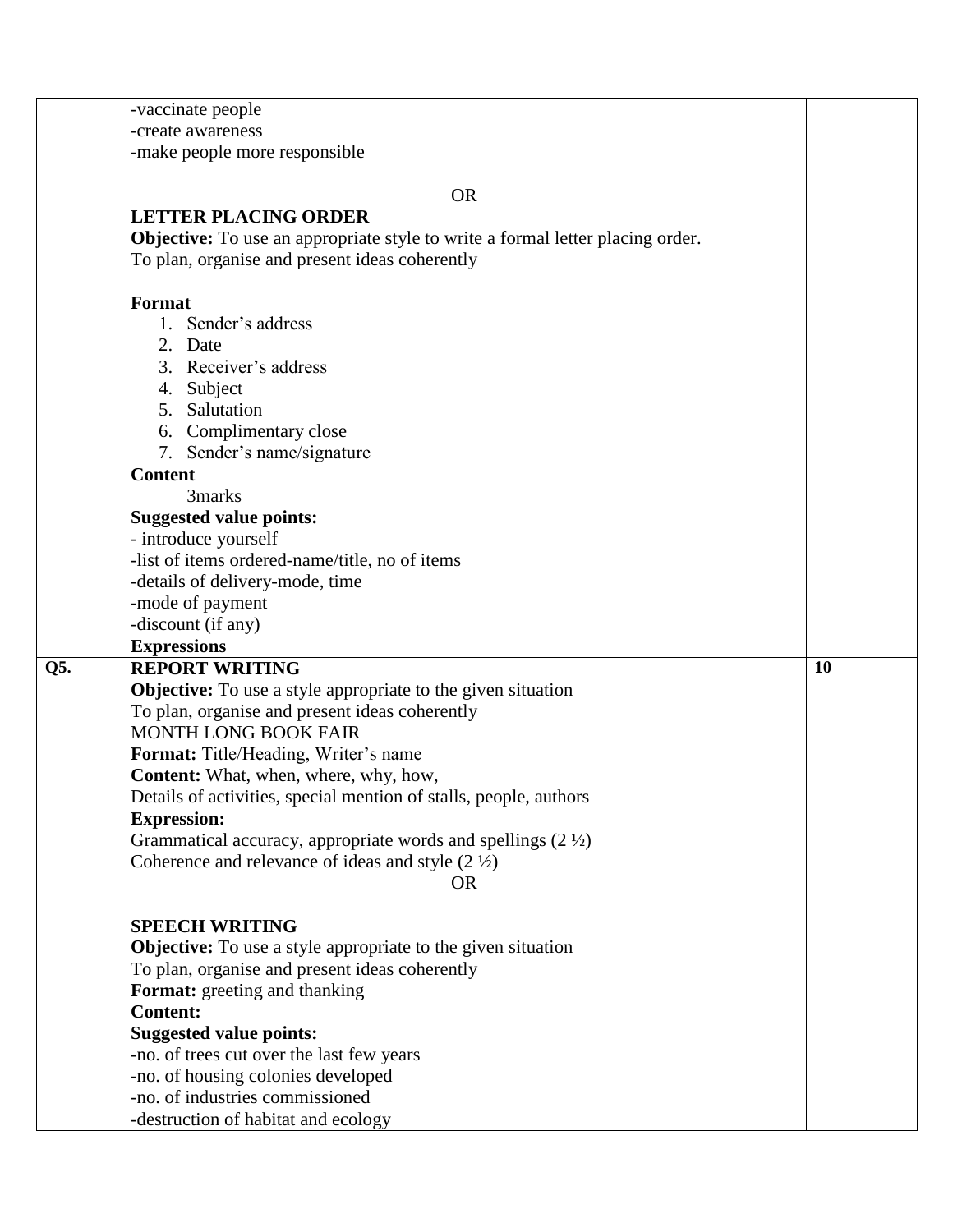| -global warming<br>-destruction of habitat<br>-ecological imbalance<br>Solutions<br>-Reduce, reuse, recycle<br>Any other<br><b>Expression:</b> |
|------------------------------------------------------------------------------------------------------------------------------------------------|
|                                                                                                                                                |
|                                                                                                                                                |
|                                                                                                                                                |
|                                                                                                                                                |
|                                                                                                                                                |
|                                                                                                                                                |
|                                                                                                                                                |
|                                                                                                                                                |
| Grammatical accuracy, appropriate words ad spellings $(2 \frac{1}{2})$                                                                         |
| Coherence and relevance of ideas and style $(2 \frac{1}{2})$                                                                                   |
| <b>ARTICLE WRITING</b><br>10<br>Q6.                                                                                                            |
| <b>Objective:</b> To use a style appropriate to the given situation                                                                            |
| To plan, organise and present ideas coherently.                                                                                                |
| Format (title/heading and name of writer)                                                                                                      |
| <b>Content</b>                                                                                                                                 |
| <b>Suggested value points</b>                                                                                                                  |
| -chemicals used in agriculture                                                                                                                 |
| -chemical additives in food                                                                                                                    |
| -food colouring                                                                                                                                |
| -chemicals in fast food                                                                                                                        |
| -cancerous                                                                                                                                     |
| Suggestions                                                                                                                                    |
| -organic farming                                                                                                                               |
| -natural food colours                                                                                                                          |
| -fresh food instead of fast food                                                                                                               |
| -eat healthy to live healthy                                                                                                                   |
| Any other                                                                                                                                      |
|                                                                                                                                                |
| <b>Expression</b>                                                                                                                              |
| Grammatical accuracy, appropriate words ad spelling $(2 \frac{1}{2})$                                                                          |
| Coherence and relevance of ideas and style<br>$(2 \frac{1}{2})$                                                                                |
| OR                                                                                                                                             |
| <b>ARTICLE WRITING</b>                                                                                                                         |
| <b>Objective:</b> To use a style appropriate to the given situation                                                                            |
| To plan, organise and present ideas coherently.                                                                                                |
| Format (title/heading and name of writer)                                                                                                      |
| <b>Content</b>                                                                                                                                 |
| <b>Suggested value points</b>                                                                                                                  |
| -Innocent lives lost                                                                                                                           |
| -Affects entire human community                                                                                                                |
| -Problem of refugees                                                                                                                           |
| -Loss of identity and culture                                                                                                                  |
| -Destruction begets more destruction                                                                                                           |
| -Solutions-tolerance, counselling youngsters                                                                                                   |
|                                                                                                                                                |
| <b>Expression</b>                                                                                                                              |
| Grammatical accuracy, appropriate words ad spelling $(2 \frac{1}{2})$                                                                          |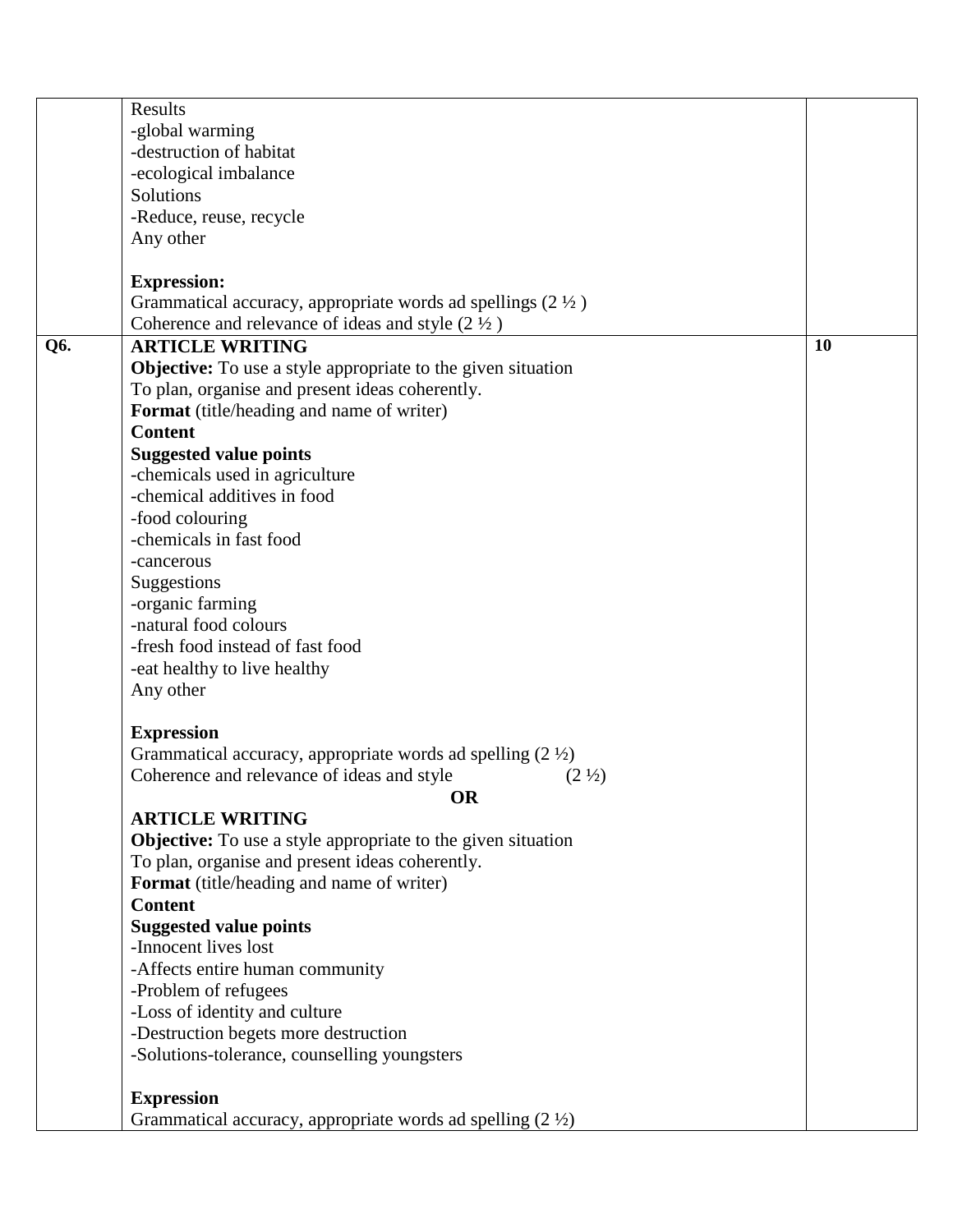|     | Coherence and relevance of ideas and style<br>$(2 \frac{1}{2})$                         |                     |
|-----|-----------------------------------------------------------------------------------------|---------------------|
| Q7. | (a) REARRANGING                                                                         | $(1*3=3)$           |
|     | <b>Objective:</b> To read and arrange words and phrases into meaningful sentences.      |                     |
|     |                                                                                         |                     |
|     | (i)A mobile phone is an electronic device that the user can carry with him anywhere.    |                     |
|     | (ii) It is small in size and can be very easily stored in pockets.                      |                     |
|     |                                                                                         |                     |
|     | (iii) It is known as cellular phone or cell phone.                                      |                     |
|     |                                                                                         |                     |
|     |                                                                                         |                     |
|     | 7(b) FRAMING QUESTIONS                                                                  | 4                   |
|     |                                                                                         |                     |
|     | <b>NOTE:</b> In question 7(b) care should be taken not to award marks to any inaccurate |                     |
|     | answers carrying errors in grammar and punctuation.                                     |                     |
|     |                                                                                         |                     |
|     | <b>Objective:</b> To understand the context and frame relevant appropriate questions    |                     |
|     | <b>Marking:</b> $\frac{1}{2}$ mark for every accurate question framed                   |                     |
|     | Note: No marks to be awarded if there is any inaccuracy.                                |                     |
|     | 1. Which part of the year is the best time to visit Thailand?                           |                     |
|     | 2. What are the most important places to visit?                                         |                     |
|     | 3. What is the best mode of transport to travel in Thailand?                            |                     |
|     | 4. How much does it cost to stay in a place?                                            |                     |
|     | 5. Is the food available very expensive? / Do the restaurants serve costly food?        |                     |
|     | 6. How safe and secured are the roads?                                                  |                     |
|     |                                                                                         |                     |
|     | 7. What are the essential things to carry?                                              |                     |
|     | 8. How much does a round trip cost approximately?                                       |                     |
|     |                                                                                         | $\frac{1}{2}x6 = 3$ |
|     | 7(c) EDITING                                                                            |                     |
|     | <b>Objective:</b> To use grammatical items appropriately                                |                     |
|     | <b>Marking:</b> $\frac{1}{2}$ mark each                                                 |                     |
|     | Note: If the candidate copies the sentence and replaces the incorrect word with the     |                     |
|     | correct answer, marks should be awarded.                                                |                     |
|     | -If only the correct words are given, marks should be awarded.                          |                     |
|     |                                                                                         |                     |
|     | Correction<br>Error                                                                     |                     |
|     | b.for<br>but                                                                            |                     |
|     | c.in<br>to                                                                              |                     |
|     | d.a<br>the                                                                              |                     |
|     | of<br>e.on                                                                              |                     |
|     | f.or<br>and                                                                             |                     |
|     | g.a<br>an                                                                               |                     |
|     | <b>SECTION - C</b><br><b>LITERATURE - 40 marks</b>                                      |                     |
|     |                                                                                         |                     |
| Q8. | A a) The Darkling Thrush / Thomas Hardy                                                 | $(5+5=10)$          |
|     | b) entry and exit point to a new century.                                               |                     |
|     | c) Metaphor - Sun compared to eyes                                                      |                     |
|     | d) Description of winter - frost all over - spectre gray - desolate picture - setting   |                     |
|     | sun further weakened by the surroundings.                                               |                     |
|     | e) Poet shares the gloom and the dullness that surround him - cheerless                 |                     |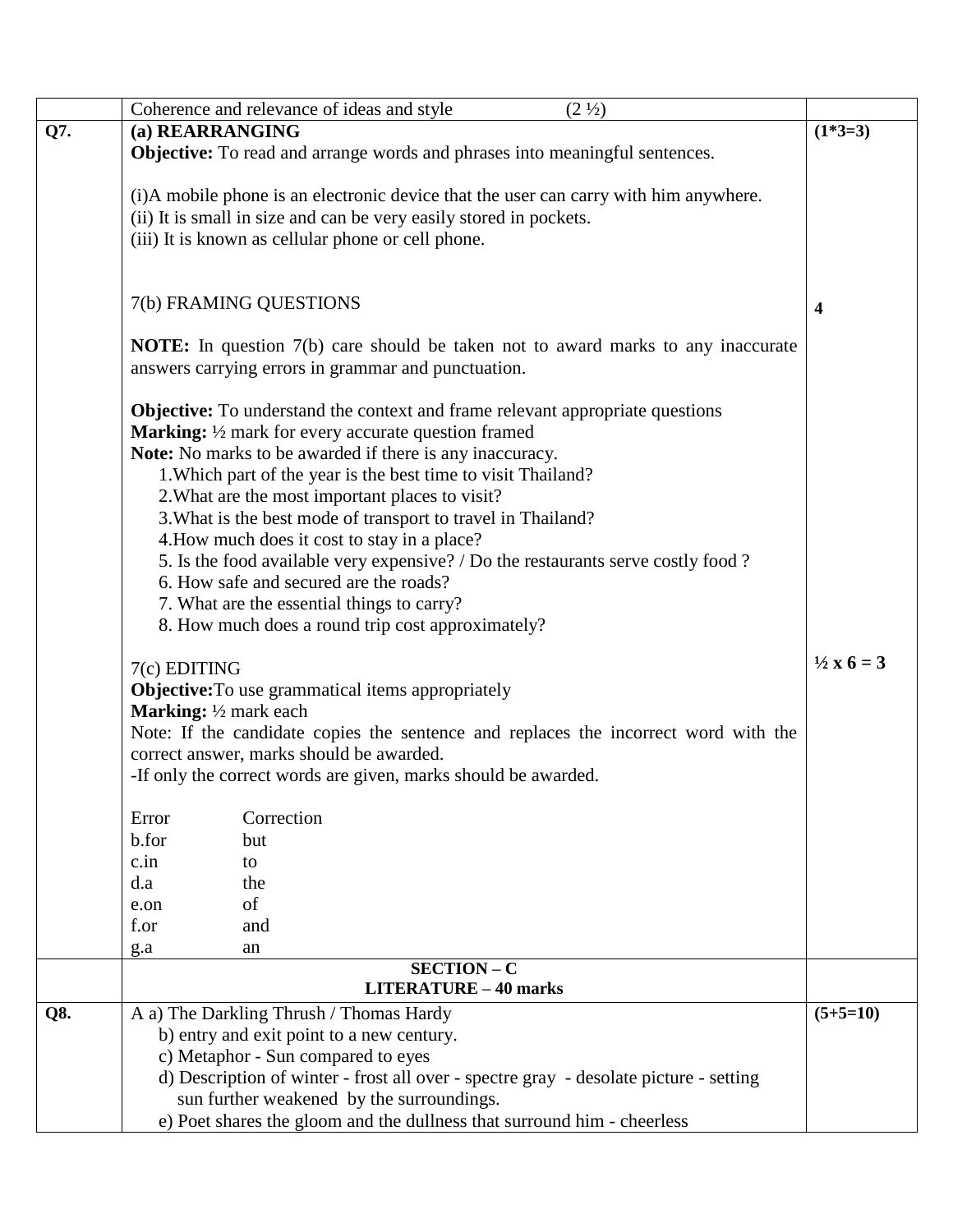|      | existence – fervourless                                                                                                                                                                                                                                                                                                                                                                                                                                                                                                                                                                                                                                                                                                                                                                                                                                                                                                                                                                                                                                                                                                                                                                                                                                               |                         |
|------|-----------------------------------------------------------------------------------------------------------------------------------------------------------------------------------------------------------------------------------------------------------------------------------------------------------------------------------------------------------------------------------------------------------------------------------------------------------------------------------------------------------------------------------------------------------------------------------------------------------------------------------------------------------------------------------------------------------------------------------------------------------------------------------------------------------------------------------------------------------------------------------------------------------------------------------------------------------------------------------------------------------------------------------------------------------------------------------------------------------------------------------------------------------------------------------------------------------------------------------------------------------------------|-------------------------|
|      | B a) A walk by Moonlight / Henry Derozio<br>b) --- moments of deep spiritual insight /heightened sensitivity - when poet feels<br>that he is allied to the bliss of nature he experiences<br>c) A walk by Moonlight with friends<br>d) he is awakened to the fact that Nature has life - it has a purpose to stir us<br>e) sensitivity                                                                                                                                                                                                                                                                                                                                                                                                                                                                                                                                                                                                                                                                                                                                                                                                                                                                                                                                |                         |
| Q9.  | Open ended - any relevant answer can be accepted<br>a) Fakir's spell - Mr. White's curiosity leading to greed - Wish for 200 pounds<br>Punishment too harsh.<br><b>OR</b><br>b) Diligence, courage, attention to detail - without an orderly mind no man can hope to                                                                                                                                                                                                                                                                                                                                                                                                                                                                                                                                                                                                                                                                                                                                                                                                                                                                                                                                                                                                  | $\overline{\mathbf{4}}$ |
|      | excel in any of the learned professions.<br>Content 3<br><b>Expression 2</b>                                                                                                                                                                                                                                                                                                                                                                                                                                                                                                                                                                                                                                                                                                                                                                                                                                                                                                                                                                                                                                                                                                                                                                                          |                         |
| Q10. | A (i) Whether hum is in itself delightful or if its delightfulness depends on its<br>surroundings or whether it depends on its association with past springs. Beauty of 'Hum'<br>is affirmed by general voice of mankind - essay deals with the pleasure of reminiscences<br>- how it transforms man and makes life delightful for him - awakens man's senses.<br>ii) Anne's predicament - trying to protect /save her child - did not allow her child to<br>bloom. Every time she succumbed to her thoughts, daughter's inability / shortcomings<br>came forward - overprotective ways of Anne - Despondent. Freda's arrival - the two<br>girls playing so well - perfect, brighter. Eye - opener for Anne.<br>iii) Man is afraid of action (of consequences) - they try to escape into the world of<br>thought and imagination - afraid of the risk and danger that it entails.<br>Danger adds rest to life - looks terrible only from a distance - not bad as one gets closer -<br>a pleasant companion - enlivens life. Danger makes our perception keener - sense of<br>accomplishment - joy of life becomes more intense. If thoughts are transformed into<br>action - it becomes useless.<br><b>Each - Content</b><br>3 marks<br><b>Expressions</b><br>2 marks | $(5+5=10)$              |
|      | B. Story centres around relationship of a young widow and her handicapped child. Anne<br>wanted a different kind of child. Mothers should never insist on the inadequacy of a<br>child - such children in particular need the support of unreserved love. - handicap should<br>not be treated as a deterrent - not encourage "foolish longings", no impositions Examples<br>from the text - Anne not willing to allow Freda to play with Marian. Any other example.                                                                                                                                                                                                                                                                                                                                                                                                                                                                                                                                                                                                                                                                                                                                                                                                   |                         |
|      | <b>OR</b><br>2nd option                                                                                                                                                                                                                                                                                                                                                                                                                                                                                                                                                                                                                                                                                                                                                                                                                                                                                                                                                                                                                                                                                                                                                                                                                                               |                         |
|      | Einstein's third motivation will create a loving interest and a desire for truth $\&$<br>understanding - a pleasure in satisfaction, in work $\&$ in results. Knowledge of the value<br>of the result to the community - awaken and strengthen psychological foundation.                                                                                                                                                                                                                                                                                                                                                                                                                                                                                                                                                                                                                                                                                                                                                                                                                                                                                                                                                                                              |                         |